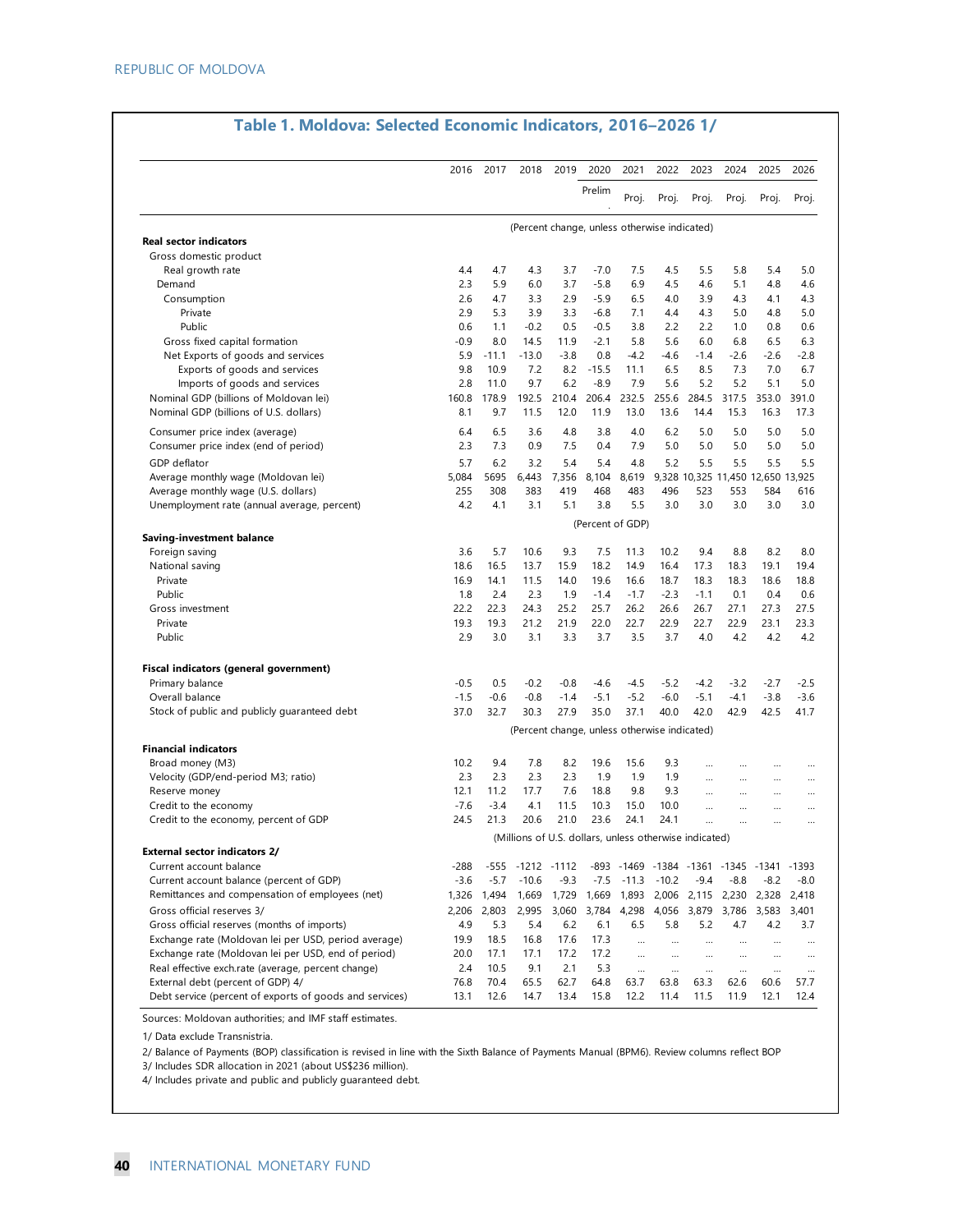### **Table 2a. Moldova: Balance of Payments, 2016–2026 1/** (Millions of U.S. dollars, unless otherwise indicated)

|                                                                                   | 2016     | 2017        | 2018                                                                   | 2019                                         | 2020           | 2021           | 2022        | 2023          | 2024         | 2025     | 2026     |
|-----------------------------------------------------------------------------------|----------|-------------|------------------------------------------------------------------------|----------------------------------------------|----------------|----------------|-------------|---------------|--------------|----------|----------|
|                                                                                   |          |             |                                                                        |                                              |                | Proj.          | Proj.       | Proj.         | Proj.        | Proj.    | Proj.    |
| <b>Current account balance</b>                                                    | $-288.4$ | $-555$      | $-1,212$                                                               | $-1,112$                                     | $-893$         | $-1,469$       | $-1,384$    | $-1,361$      | $-1.345$     | $-1,341$ | $-1,393$ |
| Merchandise trade balance                                                         | $-2,079$ | $-2,559$    | $-3,294$                                                               | $-3,312$                                     | $-3,094$       | $-4,099$       | $-4,187$    | $-4,380$      | $-4,581$     | $-4,799$ | $-5,042$ |
| Exports                                                                           | 1,558    | 1,866       | 1,975                                                                  | 2,118                                        | 1,944          | 2,275          | 2,515       | 2,716         | 2,939        | 3,183    | 3,437    |
| Imports                                                                           | 3,636    | 4,425       | 5,269                                                                  | 5,430                                        | 5,039          | 6,374          | 6,702       | 7,096         | 7,519        | 7,982    | 8,480    |
| Services balance                                                                  | 221      | 304         | 356                                                                    | 351                                          | 382            | 460            | 489         | 538           | 600          | 668      | 740      |
| Exports of services                                                               | 1,066    | 1,253       | 1,477                                                                  | 1,544                                        | 1,278          | 1,536          | 1,678       | 1,868         | 2,085        | 2,318    | 2,568    |
| Imports of services                                                               | 845      | 949         | 1,121                                                                  | 1,193                                        | 895            | 1,077          | 1,189       | 1,330         | 1,484        | 1,650    | 1,828    |
| Income balance                                                                    | 446      | 556         | 536                                                                    | 615                                          | 390            | 600            | 658         | 726           | 799          | 869      | 913      |
| Compensation of employees                                                         | 641      | 762         | 854                                                                    | 878                                          | 730            | 803            | 851         | 902           | 957          | 1,004    | 1,055    |
| Income on direct and portfolio investment                                         | $-193$   | $-204$      | $-316$                                                                 | $-262$                                       | $-339$         | $-201$         | $-192$      | $-175$        | $-157$       | $-135$   | $-141$   |
| Other income                                                                      | $-2$     | $-2$        | $-2$                                                                   | $-2$                                         | $-1$           | $-2$           | $-1$        | $-1$          | $-1$         | $-1$     | $-1$     |
| Current transfer balance                                                          | 1,124    | 1,143       | 1,190                                                                  | 1,234                                        | 1,429          | 1,570          | 1,655       | 1,755         | 1,837        | 1,922    | 1,997    |
| Remittances                                                                       | 684      | 732         | 815                                                                    | 851                                          | 939            | 1,089          | 1,155       | 1,212         | 1,273        | 1,324    | 1,364    |
| Budget transfers                                                                  | 102      | 144         | 100                                                                    | 102                                          | 112            | 79             | 67          | 84            | 77           | 82       | 87       |
| Other transfers                                                                   | 337      | 268         | 275                                                                    | 281                                          | 378            | 401            | 433         | 459           | 487          | 516      | 547      |
| Capital and financial account balance                                             | $-748$   | $-905$      | $-1,391$                                                               | $-1,096$                                     | $-1,243$       | $-1,752$       | $-922$      | $-940$        | $-1,078$     | $-1,138$ | $-1,235$ |
| Capital account balance                                                           | $-18$    | $-21$       | -36                                                                    | $-55$                                        | -66            | $-50$          | $-49$       | $-49$         | $-48$        | -47      | $-46$    |
| Financial account balance (inflows: "-")                                          | -766     | -926        | $-1,427$                                                               | $-1,151$                                     | $-1,309$       | $-1,802$       | $-971$      | $-988$        | $-1,125$     | $-1,184$ | $-1,281$ |
| Foreign direct investment, net (inflows: "-")                                     | $-74$    | $-139$      | $-259$                                                                 | $-468$                                       | $-152$         | $-232$         | $-252$      | $-270$        | $-315$       | $-345$   | -398     |
| Portfolio investment and derivatives, net                                         | 0        | $-1$        | 5                                                                      | 5                                            | 0              | $\overline{4}$ | 3           | 3             | 3            | 3        |          |
| Other investment, net                                                             | -692     | $-787$      | $-1,173$                                                               | $-688$                                       | $-1,157$       | $-1,573$       | $-722$      | $-721$        | $-813$       | $-842$   | -886     |
| Loans                                                                             | $-23$    | $-58$       | $-111$                                                                 | $-119$                                       | $-223$         | 56             | -69         | $-36$         | $-75$        | -43      | -45      |
| General government, net                                                           | -46      | $-13$       | 17                                                                     | $\mathbf{1}$                                 | $-115$         | $-43$          | $-35$       | 19            | 54           | 78       | 86       |
| Private sector, net                                                               | 23       | $-45$       | $-128$                                                                 | $-120$                                       | $-108$         | 99             | $-34$       | $-54$         | $-129$       | $-121$   | $-131$   |
| Other capital flows, net                                                          | $-668$   | $-729$      | $-1,061$                                                               | $-569$                                       | $-934$         | $-1.629$       | $-654$      | $-686$        | $-739$       | $-799$   | $-841$   |
| Errors and omissions                                                              | -68      | 76          | 47                                                                     | 18                                           | $-84$          | 21             | $\pmb{0}$   | $\pmb{0}$     | 0            | 0        |          |
| <b>Overall balance</b>                                                            | 391      | 426         | 226                                                                    | 2                                            | 267            | 303            | $-462$      | $-421$        | $-267$       | $-203$   | $-157$   |
| <b>Financing</b>                                                                  | -391     | $-426$      | $-226$                                                                 | $-2$                                         | $-267$         | $-303$         | 462         | 421           | 267          | 203      | 157      |
| Gross international reserves (increase: "+")                                      | 531      | 531         | 236                                                                    | 60                                           | 637            | 514            | $-242$      | $-178$        | -92          | $-203$   | -182     |
| Use of Fund credit, net                                                           | $-37$    | $-44$       | $-55$                                                                  | $-36$                                        | 183            | 30             | 46          | 100           | 52           | 0        | $-25$    |
| Monetary authorities                                                              | $-37$    | $-44$       | $-41$                                                                  | $-37$                                        | $-42$          | $-32$          | $-21$       | $-12$         | $-17$        | -21      | $-25$    |
| Purchases                                                                         | 12       | 18          | 21                                                                     | 18                                           | $\overline{7}$ | 0              | $\mathbf 0$ | 0             | $\mathbf{1}$ | 0        |          |
| Repurchases                                                                       | 49       | 62          | 62                                                                     | 55                                           | 49             | 32             | 21          | 12            | 17           | 21       | 25       |
| General government                                                                | 0        | $\mathbf 0$ | $-14$                                                                  | $\mathbf{1}$                                 | 225            | 62             | 68          | 111           | 69           | 21       |          |
| Purchases                                                                         | 24       | 26          | 13                                                                     | 28                                           | 249            | 78             | 78          | 157           | 157          | 79       | 38       |
| Repurchases                                                                       | 24       | 26          | 27                                                                     | 26                                           | 24             | 16             | 11          | 45            | 88           | 58       | 38       |
| <b>Exceptional financing</b>                                                      | 177      | 150         | 65                                                                     | 94                                           | 188            | 181            | 174         | 144           | 122          | 0        |          |
| European Commission                                                               | 47       | 36          | 0                                                                      | 93                                           | 110            | 171            | 117         | 94            | 82           | 0        |          |
| World Bank                                                                        | 62       | 5           | 60                                                                     | 1                                            | 54             | 0              | 50          | 50            | 40           | 0        |          |
| Other official bilateral donors                                                   | 68       | 108         | 5                                                                      | 0                                            | 24             | 10             | 7           | 0             | 0            | 0        |          |
|                                                                                   |          |             |                                                                        | (Percent of GDP, unless otherwise indicated) |                |                |             |               |              |          |          |
| <b>Memorandum items:</b><br>Gross official reserves (millions of U.S. dollars) 2/ | 2,206    | 2,803       | 2,995                                                                  | 3,060                                        | 3,784          | 4,298          | 4,056       | 3,879         | 3,786        | 3,583    | 3,401    |
| Months of imports of good and services                                            |          |             |                                                                        |                                              |                |                |             |               |              |          |          |
|                                                                                   | 4.9      | 5.3         | 5.4                                                                    | 6.2                                          | 6.1            | 6.5            | 5.8         | 5.2           | 4.7          | 4.2      | 3.7      |
| Percent of short term debt and CA deficit                                         | 103.0    | 85.5        | 83.2                                                                   | 89.5                                         | 90.2           | 96.9           | 88.8        | 81.8<br>114.2 | 76.7         | 68.3     | 91.8     |
| Pct of short-term debt at remaining maturity                                      | 139.0    | 135.7       | 120.4                                                                  | 121.1                                        | 138.7          | 140.9          | 126.4       |               | 105.4        | 92.9     | 91.8     |
| Pct of the IMF composite measure (floating) 3/                                    | 163.1    | 176.8       | 168.9                                                                  | 169.6                                        | 190.1          | 199.5          | 179.5       | 163.1         | 151.5        | 137.7    | 127.4    |
| Current account balance                                                           | $-3.6$   | $-5.7$      | $-10.6$                                                                | $-9.3$                                       | $-7.5$         | $-11.3$        | $-10.2$     | $-9.4$        | $-8.8$       | $-8.2$   | $-8.0$   |
| Goods and services trade balance                                                  | $-23.0$  | $-23.3$     | $-25.6$                                                                | $-24.7$                                      | $-22.8$        | $-27.9$        | $-27.2$     | $-26.7$       | $-25.9$      | $-25.3$  | $-24.9$  |
| Export of goods and services                                                      | 32.5     | 32.3        | 30.1                                                                   | 30.6                                         | 27.0           | 29.3           | 30.8        | 31.8          | 32.8         | 33.7     | 34.7     |
| Import of goods and services                                                      | 55.5     | 55.6        | 55.8                                                                   | 55.3                                         | 49.8           | 57.2           | 58.0        | 58.5          | 58.7         | 59.1     | 59.6     |
| Foreign direct investment balance                                                 | 0.9      | 1.4         | 2.3                                                                    | 3.9                                          | 1.3            | 1.8            | 1.9         | 1.9           | 2.1          | 2.1      | 2.3      |
|                                                                                   |          |             | (Percent change of amounts in U.S.dollars, unless otherwise indicated) |                                              |                |                |             |               |              |          |          |
| Exports of goods                                                                  | 3.4      | 19.8        | 5.8                                                                    | 7.2                                          | $-8.2$         | 17.0           | 10.6        | 8.0           | 8.2          | 8.3      | 8.0      |
| Exports of services                                                               | 8.6      | 17.6        | 17.9                                                                   | 4.5                                          | $-17.2$        | 20.3           | 9.2         | 11.3          | 11.6         | 11.2     | 10.8     |
| Imports of goods                                                                  | 0.2      | 21.7        | 19.1                                                                   | 3.0                                          | $-7.2$         | 26.5           | 5.1         | 5.9           | 6.0          | 6.2      | 6.2      |
| Imports of services                                                               | $-0.5$   | 12.3        | 18.2                                                                   | 6.4                                          | $-24.9$        | 20.3           | 10.4        | 11.9          | 11.6         | 11.2     | 10.8     |
| Remittances and compensation                                                      | 16.4     | 15.4        | 14.6                                                                   | 14.4                                         | 14.0           | 14.5           | 14.8        | 14.7          | 14.5         | 14.3     | 14.0     |
| Debt service (pct of exports of goods and services)                               | 13.1     | 12.6        | 14.7                                                                   | 13.4                                         | 15.8           | 12.2           | 11.4        | 11.5          | 11.9         | 12.1     | 12.4     |
|                                                                                   |          |             |                                                                        |                                              |                |                |             |               |              |          |          |

1/ Balance of Payments (BOP) classification is revised in line with the Sixth Balance of Payments Manual (BPM6).

2/ Includes SDR allocation in 2021 (about US\$236 million). Includes revaluation changes, which were not captured by changes of gross official reserv<br>3/ The IMF composite measures are calculated as a weighted sum of short-t

in percent of GDP. Official reserves are recommended to be in the range of 100-150 percent.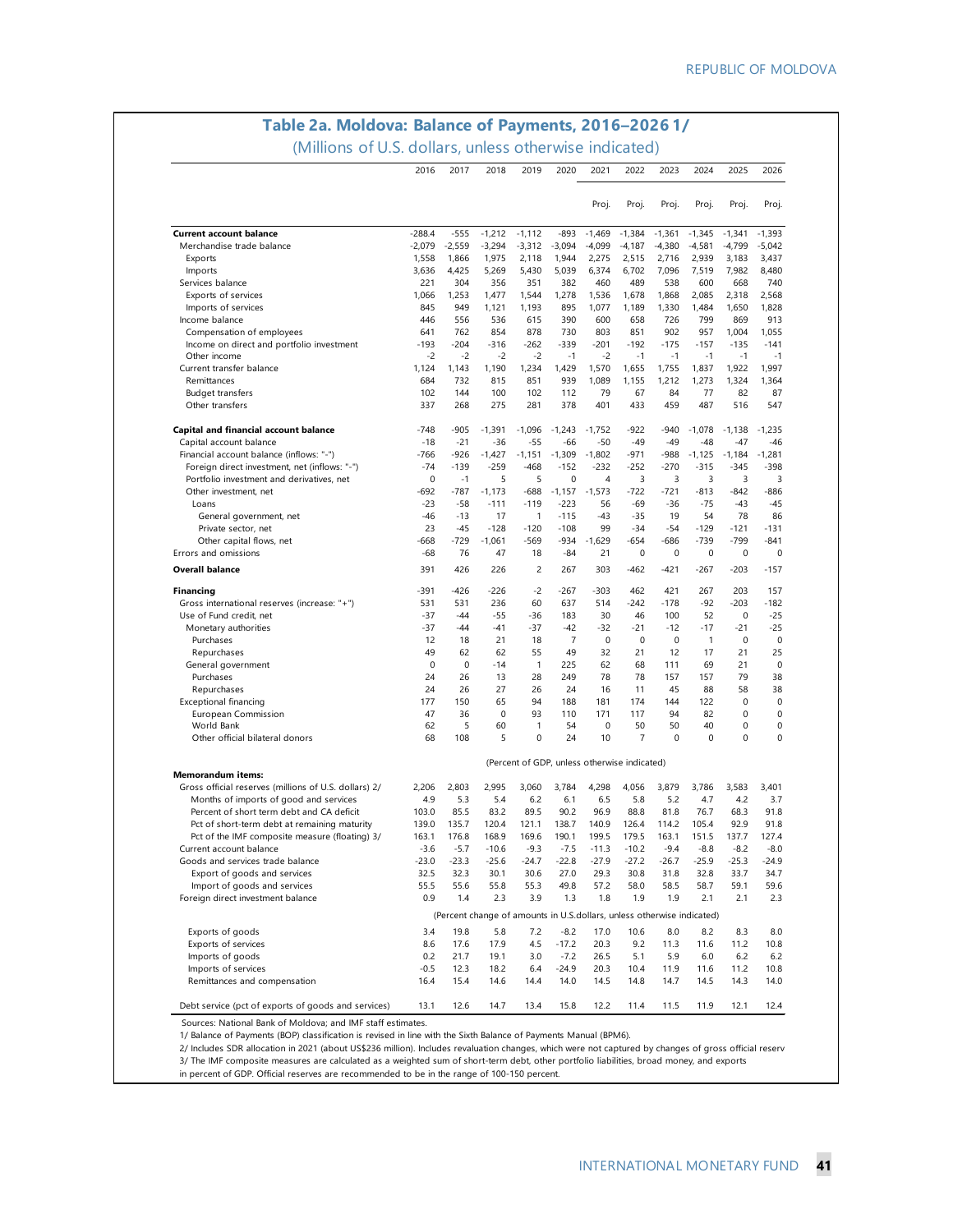|                                                                                           | 2016           | 2017          | 2018                                                                   | 2019          | 2020            | 2021          | 2022          | 2023          | 2024          | 2025          | 2026          |
|-------------------------------------------------------------------------------------------|----------------|---------------|------------------------------------------------------------------------|---------------|-----------------|---------------|---------------|---------------|---------------|---------------|---------------|
|                                                                                           |                |               |                                                                        |               |                 | Proj.         | Proj.         | Proj.         | Proj.         | Proj          | Proj          |
| Current account balance                                                                   | $-3.6$         | $-5.7$        | $-10.6$                                                                | $-9.3$        | $-7.5$          | $-11.3$       | $-10.2$       | -9.4          | $-8.8$        | $-8.2$        | $-8.0$        |
| Merchandise trade balance                                                                 | $-25.8$        | $-26.5$       | $-28.8$                                                                | $-27.7$       | $-26.0$         | $-31.5$       | $-30.8$       | $-30.4$       | $-29.9$       | $-29.4$       | $-29.1$       |
| Exports                                                                                   | 19.3           | 19.3          | 17.2                                                                   | 17.7          | 16.3            | 17.5          | 18.5          | 18.9          | 19.2          | 19.5          | 19.9          |
| <b>Imports</b>                                                                            | 45.1           | 45.8          | 46.0                                                                   | 45.4          | 42.3            | 48.9          | 49.3          | 49.3          | 49.0          | 48.9          | 49.0          |
| Services balance                                                                          | 27             | 3.1           | 3.1                                                                    | 29            | 32              | 3.5           | 3.6           | 3.7           | 3.9           | 4.1           | 43            |
| Exports of services                                                                       | 13.2           | 13.0          | 129                                                                    | 129           | 10.7            | 11.8          | 123           | 13.0<br>9.2   | 13.6          | 14.2          | 14.8          |
| Imports of services<br>Income balance                                                     | 10.5<br>5.5    | 9.8<br>5.7    | 9.8<br>47                                                              | 10.0<br>5.1   | 75<br>33        | 8.3<br>46     | 8.7<br>48     | 5.0           | 9.7<br>5.2    | 10.1<br>53    | 10.6<br>53    |
| Compersation of employees                                                                 | 7.9            | 7.9           | 7.5                                                                    | 7.3           | 6.1             | 62            | 63            | 63            | 6.2           | 62            | 6.1           |
| Income on direct and portfolio investment                                                 | $-2.4$         | $-2.1$        | $-2.8$                                                                 | $-22$         | $-2.8$          | $-1.5$        | $-1.4$        | $-1.2$        | $-1.0$        | $-0.8$        | $-0.8$        |
| Other income                                                                              | 0.0            | 0.0           | 0.0                                                                    | 0.0           | 0.0             | 0.0           | 0.0           | 0.0           | 0.0           | 0.0           | 0.0           |
| Current transfer balance                                                                  | 13.9           | 11.8          | 10.4                                                                   | 10.3          | 12.0            | 12.1          | 12.2          | 12.2          | 12.0          | 11.8          | 11.5          |
| Remittances                                                                               | 8.5            | 7.6           | 7.1                                                                    | 7.1           | 79              | 84            | 8.5           | 84            | 83            | 8.1           | 7.9           |
| Budget transfers                                                                          | 1.3            | 1.5           | 0.9                                                                    | 0.9           | 0.9             | 0.6           | 0.5           | 0.6           | 0.5           | 0.5           | 0.5           |
| Other transfers                                                                           | 42             | 28            | 24                                                                     | 23            | 32              | 3.1           | 3.2           | 3.2           | 3.2           | 3.2           | 3.2           |
| Capital and financial account balance                                                     | $-9.3$         | $-9.4$        | $-121$                                                                 | $-9.2$        | $-10.4$         | $-13.5$       | $-6.8$        | $-6.5$        | $-7.0$        | $-7.0$        | $-7.1$        |
| Capital account balance                                                                   | $-0.2$         | $-0.2$        | $-0.3$                                                                 | $-0.5$        | -0.6            | $-0.4$        | 0.4           | $-0.3$        | $-0.3$        | $-0.3$        | $-0.3$        |
| Financial account balance                                                                 | -9.5           | -9.6          | $-125$                                                                 | -9.6          | -11.0           | $-13.8$       | $-7.1$        | -6.9          | -7.3          | -7.3          | $-7.4$        |
| Foreign direct investment, net (inflows: "-")                                             | $-0.9$         | $-1.4$<br>0.0 | $-23$                                                                  | $-3.9$        | $-13$           | $-1.8$<br>0.0 | $-1.9$<br>0.0 | $-1.9$<br>0.0 | $-21$<br>0.0  | $-21$<br>0.0  | $-23$         |
| Portfolio investment and derivatives, net<br>Other investment, net                        | 0.0<br>-8.6    | $-8.1$        | 0.0<br>$-10.2$                                                         | 0.0<br>-5.7   | 0.0<br>-9.7     | $-12.1$       | -5.3          | -5.0          | -5.3          | -5.2          | 0.0<br>$-5.1$ |
| Loaris                                                                                    | $-0.3$         | -0.6          | $-1.0$                                                                 | $-1.0$        | $-1.9$          | 0.4           | -0.5          | $-0.2$        | -0.5          | -0.3          | $-0.3$        |
| General government, net                                                                   | -0.6           | $-0.1$        | 0.1                                                                    | 0.0           | -1.0            | $-0.3$        | $-0.3$        | 0.1           | 0.4           | 0.5           | 0.5           |
| Private sector, net                                                                       | 03             | $-0.5$        | $-1.1$                                                                 | $-1.0$        | $-0.9$          | 0.8           | $-0.3$        | $-0.4$        | $-0.8$        | $-0.7$        | $-0.8$        |
| Other capital flows, net                                                                  | -83            | -7.5          | -9.3                                                                   | $-4.8$        | -78             | $-12.5$       | $-4.8$        | -48           | -4.8          | $-4.9$        | -4.9          |
| Errors and omissions                                                                      | $-0.8$         | 0.8           | 0.4                                                                    | 0.1           | $-0.7$          | 0.2           | 0.0           | 0.0           | 0.0           | 0.0           | 0.0           |
| Overall balance                                                                           | 48             | 44            | 2.0                                                                    | 0.0           | 22              | 23            | -3.4          | $-2.9$        | $-1.7$        | $-1.2$        | 0.9           |
| Financing                                                                                 | -48            | 44            | $-2.0$                                                                 | 0.0           | -2.2            | $-23$         | 3.4           | 29            | 1.7           | 1.2           | 0.9           |
| Gross international reserves (increase: "+")                                              | 66             | 5.5           | 21                                                                     | 0.5           | 54              | 3.9           | $-1.8$        | $-1.2$        | $-0.6$        | $-1.2$        | $-1.1$        |
| Use of Fund credit, net                                                                   | $-0.5$         | $-0.5$        | $-0.5$                                                                 | $-0.3$        | 15              | 0.2           | 0.3           | 0.7           | 0.3           | 0.0           | $-0.1$        |
| Monetary authorities<br>Purchases                                                         | $-0.5$<br>0.1  | $-0.5$<br>0.2 | $-0.4$<br>0.2                                                          | $-0.3$<br>0.2 | $-0.4$<br>0.1   | $-0.2$<br>0.0 | $-0.2$<br>0.0 | $-0.1$<br>0.0 | $-0.1$<br>0.0 | $-0.1$<br>0.0 | $-0.1$<br>0.0 |
| Repurchases                                                                               | 0.0            | 0.6           | 0.5                                                                    | 0.5           | 0.4             | 0.2           | 0.2           | 0.1           | 0.1           | 0.1           | 0.1           |
| General government                                                                        | 0.0            | 0.0           | $-0.1$                                                                 | 0.0           | 1.9             | 0.5           | 0.5           | 0.8           | 0.5           | 0.1           | 0.0           |
| Purchases                                                                                 | 0.0            | 0.3           | 0.1                                                                    | 0.2           | 2.1             | 0.6           | 0.6           | 1.1           | 1.0           | 0.5           | 0.2           |
| Repurchases                                                                               | 0.0            | 0.3           | 0.2                                                                    | 0.2           | 02              | 0.1           | 0.1           | 0.3           | 0.6           | 0.4           | 0.2           |
| Exceptional financing                                                                     | 45             | 1.5           | 0.6                                                                    | 0.8           | 1.6             | 1.4           | 1.3           | 1.0           | 0.8           | αo            | 0.0           |
| a/w                                                                                       |                |               |                                                                        |               |                 |               |               |               |               |               |               |
| European Commission<br>World Bank                                                         | 0.0<br>0.0     | 0.4<br>0.1    | 0.0<br>0.5                                                             | 0.8<br>0.0    | 0.9<br>0.5      | 1.3<br>0.0    | 0.9<br>0.4    | 0.6<br>0.3    | 0.5<br>0.3    | 0.0<br>0.0    | 0.0<br>0.0    |
| Other official bilateral donors                                                           | 0.0            | 1.1           | 0.0                                                                    | 0.0           | 02              | 0.1           | 0.1           | 0.0           | 0.0           | 0.0           | 0.0           |
|                                                                                           |                |               |                                                                        |               |                 |               |               |               |               |               |               |
| Memorandum items:                                                                         |                |               |                                                                        |               |                 |               |               |               |               |               |               |
| Gross official reserves (millions of U.S. dollars) 2/                                     | 2.206          | 2.803         | 2995                                                                   | 3.060         | 3,784           | 4.298         | 4.056         | 3,879         | 3,786         | 3.583         | 3,401         |
| Months of imports of good and services                                                    | 49             | 5.3           | 5.4                                                                    | 62            | 6.1             | 65            | 5.8           | 5.2           | 47            | 42            | 3.7           |
| Percent of short term debt and CA deficit<br>Pct of short-term debt at remaining maturity | 103.0<br>139.0 | 85.5<br>135.7 | 83.2<br>120.4                                                          | 89.5<br>121.1 | 90.2<br>138.7   | 96.9<br>140.9 | 88.8<br>126.4 | 81.8<br>114.2 | 76.7<br>105.4 | 68.3<br>92.9  | 91.8<br>91.8  |
| Pct of the IMF composite measure (floating) 3/                                            | 163.1          | 176.8         | 168.9                                                                  | 169.6         | 190.1           | 199.5         | 179.5         | 163.1         | 151.5         | 137.7         | 127.4         |
| Current account balance                                                                   | $-3.6$         | $-5.7$        | $-10.6$                                                                | $-9.3$        | $-7.5$          | $-11.3$       | $-10.2$       | $-9.4$        | $-8.8$        | $-8.2$        | $-8.0$        |
| Goods and services trade balance                                                          | $-23.0$        | $-23.3$       | $-25.6$                                                                | $-247$        | $-22.8$         | $-27.9$       | $-27.2$       | -26.7         | $-25.9$       | $-25.3$       | $-24.9$       |
| Export of goods and services                                                              | 325            | 323           | 30.1                                                                   | 30.6          | 27.0            | 29.3          | 30.8          | 31.8          | 32.8          | 33.7          | 34.7          |
| Import of goods and services                                                              | 55.5           | 55.6          | 55.8                                                                   | 553           | 49.8            | 57.2          | 58.0          | 58.5          | 58.7          | 59.1          | 59.6          |
| Foreign direct investment balance                                                         | 0.9            | 1.4           | 23                                                                     | 3.9           | 13              | 1.8           | 1.9           | 1.9           | 21            | 2.1           | 23            |
|                                                                                           |                |               | (Percent change of amounts in U.S.dollars, unless otherwise indicated) |               |                 |               |               |               |               |               |               |
| Exports of goods                                                                          | 3.4            | 19.8          | 5.8                                                                    | 7.2           | $-8.2$          | 17.0          | 10.6          | 8.0           | 8.2           | 83            | 8.0           |
| Exports of services                                                                       | 8.6            | 17.6          | 17.9                                                                   | 45            | $-172$          | 20.3          | 9.2           | 11.3          | 11.6          | 11.2          | 10.8          |
| Imports of goods                                                                          | 0.2            | 21.7          | 19.1                                                                   | 3.0           | $-72$           | 26.5          | 5.1           | 5.9           | 6.0           | 6.2           | 6.2           |
| Imports of services<br>Remittances and compensation                                       | $-0.5$<br>16.4 | 123<br>15.4   | 18.2<br>14.6                                                           | 64<br>144     | $-24.9$<br>14.0 | 20.3<br>14.5  | 10.4<br>14.8  | 11.9<br>14.7  | 11.6<br>14.5  | 11.2<br>14.3  | 10.8<br>14.0  |
| Remittances                                                                               | $-0.3$         | 69            | 11.3                                                                   | 45            | 10.3            | 16.0          | 6.0           | 5.0           | 5.0           | 4.0           | 3.0           |
| Compensation of employees                                                                 | $-8.3$         | 18.8          | 121                                                                    | 28            | $-16.8$         | 10.0          | 6.0           | 6.0           | 6.0           | 5.0           | 5.0           |
| Debt service (pct of exports of goods and services)                                       | 13.1           | 126           | 14.7                                                                   | 13.4          | 15.8            | 12.2          | 11.4          | 11.5          | 11.9          | 12.1          | 12.4          |
|                                                                                           |                |               |                                                                        |               |                 |               |               |               |               |               |               |

Sources: National Bank of Moldova; and IMF staff estimates.

1/ Balance of Payments (BOP) classification is revised in line with the Sixth Balance of Payments Manual (BPM6).

2/ Includes SDR allocation in 2021 (about US\$236 million). Includes revaluation changes, which were not captured by changes of gross official reserves in the BOP. 3/ The IMF composite measures are calculated as a weighted sum of short-term debt, other portfolio liabilities, broad money, and exports in percent of

GDP. Official reserves are recommended to be in the range of 100-150 percent.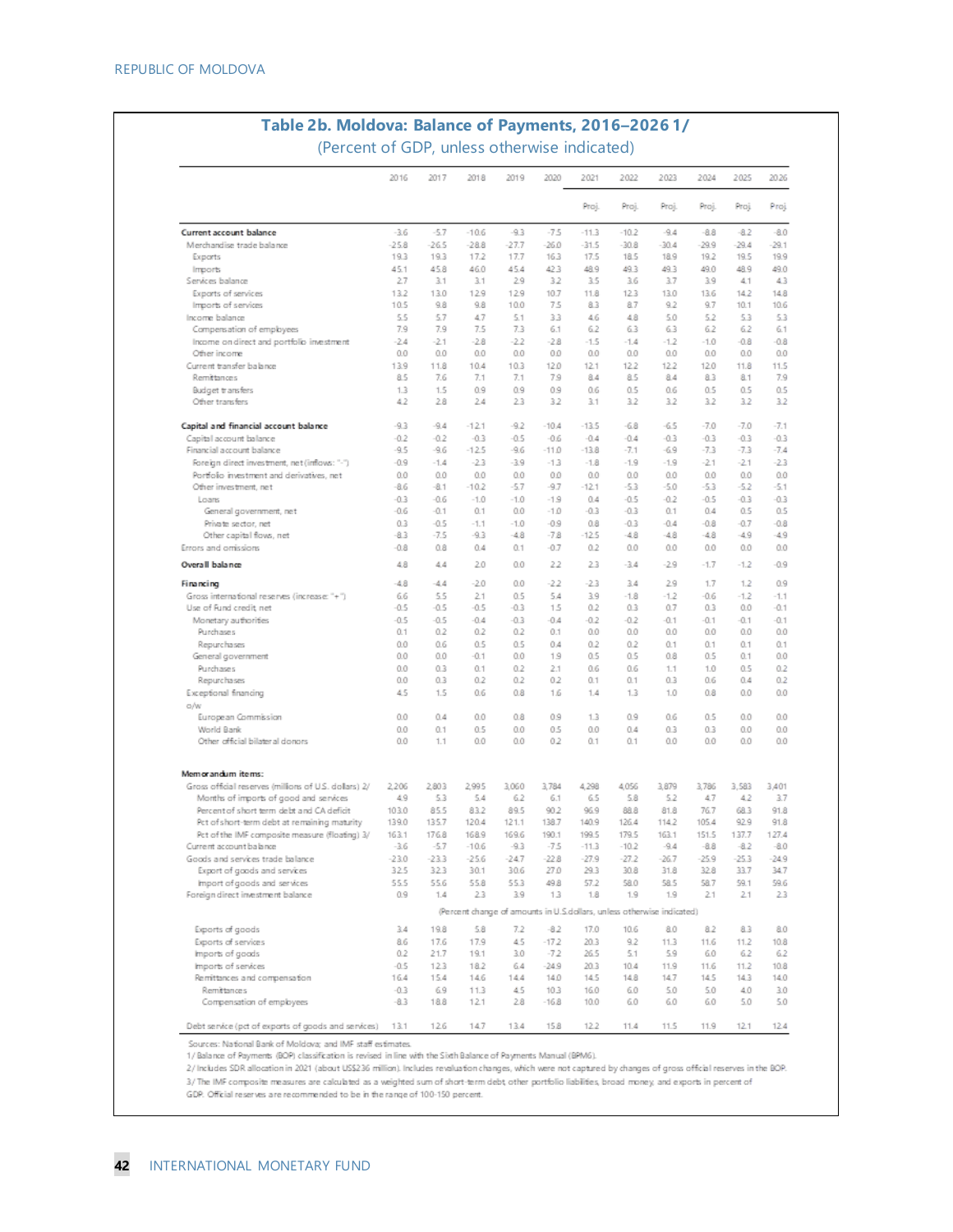# **Table 3a. Moldova: General Government Budget, 2016–2026**

(Millions of Moldovan lei, unless otherwise indicated)

|                                                | 2016         | 2017       | 2018         | 2019           | 2020                       | 2021        | 2022                                              | 2023        | 2024                                              | 2025                                                         | 2026        |
|------------------------------------------------|--------------|------------|--------------|----------------|----------------------------|-------------|---------------------------------------------------|-------------|---------------------------------------------------|--------------------------------------------------------------|-------------|
|                                                |              |            |              |                |                            | Proj.       | Proj.                                             | Proj.       | Proj.                                             | Proj.                                                        | Proj.       |
| <b>Revenues and grants</b>                     | 45,947       | 53,379     | 57,996       | 62,949         | 62,655                     | 73,848      | 80,873                                            |             |                                                   | 91,467 103,288 115,824 128,799                               |             |
| Revenues                                       | 44,574       | 52,371     | 57,609       | 61,347         | 62,006                     | 72,435      | 79,555                                            | 90,044      |                                                   | 101,701 114,060 126,844                                      |             |
| Tax revenues                                   | 42,502       | 49,990     | 54,816       | 58,458         | 58,987                     | 69,032      | 76,295                                            | 86,509      |                                                   | 97,783 109,732 122,080                                       |             |
| Personal income                                | 3,182        | 3,649      | 3,982        | 3,970          | 4,166                      | 5,094       | 5,601                                             | 6,234       | 6,957                                             | 7,736                                                        | 8,570       |
| Corporate income                               | 3,363        | 4,074      | 5,357        | 5,365          | 5,123                      | 5,913       | 6,590                                             | 7,335       | 8,186                                             | 9,101                                                        | 10,083      |
| Property tax                                   | 404          | 546        | 564          | 580            | 582                        | 668         | 704                                               | 770         | 843                                               | 937                                                          | 1,038       |
| <b>VAT</b>                                     | 14,564       | 16,870     | 18,616       | 20,183         | 19,775                     | 23,937      | 26,278                                            | 30,612      | 35,304                                            | 40,001                                                       | 44,714      |
| Excises                                        | 4,546        | 5,950      | 5,683        | 6,222          | 6,469                      | 7,243       | 8,042                                             | 9,144       | 10,333                                            | 11,753                                                       | 13,137      |
| Foreign trade                                  | 1,452        | 1,591      | 1,666        | 1,798          | 1,739                      | 2,232       | 2,465                                             | 2,790       | 3,098                                             | 3,445                                                        | 3,816       |
| Other                                          | 1,722        | 1,796      | 1,793        | 1,935          | 1,898                      | 2,060       | 2,131                                             | 2,372       | 2,647                                             | 2,943                                                        | 3,260       |
| Social Fund contributions                      | 10,031       | 11,866     | 13,038       | 13,636         | 14,296                     | 16,285      | 18,368                                            | 20,444      | 22,816                                            | 25,368                                                       | 28.103      |
| Health Fund contributions                      | 3,240        | 3,648      | 4,118        | 4,768          | 4,940                      | 5,600       | 6,117                                             | 6,809       | 7,599                                             | 8,449                                                        | 9,359       |
| Non-tax revenues                               | 2,072        | 2,381      | 2,793        | 2,889          | 3,018                      | 3,403       | 3,260                                             | 3,536       | 3,918                                             | 4,327                                                        | 4,763       |
| NBM profit transfers                           | $\mathbf 0$  | 0          | 0            | 0              | 218                        | 350         | 133                                               | 148         | 165                                               | 184                                                          | 203         |
| Grants                                         | 1,373        | 1,009      | 387          | 1,603          | 650                        | 1,413       | 1,318                                             | 1,422       | 1,587                                             | 1,765                                                        | 1,955       |
| Budget support                                 | 953          | 741        | 0            | 1,235          | 316                        | 838         | 440                                               | 853         | 952                                               | 1,059                                                        | 1,173       |
| Project                                        | 420          | 268        | 387          | 368            | 334                        | 575         | 878                                               | 569         | 635                                               | 706                                                          | 782         |
| <b>Expenditure and net lending</b>             | 48,434       | 54,524     | 59,609       | 65,972         | 73,275                     | 85,924      |                                                   |             |                                                   | 96,209 105,953 116,461 129,118 142,773                       |             |
| Current expenditure                            | 43,773       | 49,091     | 53,597       | 58,975         | 65,687                     | 77,853      | 86,604                                            |             |                                                   | 94,413 103,079 114,239 126,290                               |             |
| Wages                                          | 10,967       | 12,506     | 13,733       | 15,649         | 17,214                     | 18,720      | 20,720                                            | 23,062      | 25.738                                            | 28,617                                                       | 31.702      |
| Goods and services                             | 9,498        | 10,587     | 11,209       | 12,080         | 13,276                     | 17,871      | 19,096                                            | 21,940      | 22,857                                            | 24,884                                                       | 27,958      |
| Interest payments                              | 1,812        | 1,959      | 1,526        | 1,641          | 1,707                      | 1,960       | 2,915                                             | 2,974       | 3,513                                             | 4,152                                                        | 4,603       |
| Domestic                                       | 1,477        | 1,581      | 1,129        | 1,213          | 1,333                      | 1,531       | 2,328                                             | 2,762       | 3,345                                             | 4,004                                                        | 4,469       |
| Foreign                                        | 334          | 378        | 397          | 428            | 374                        | 429         | 587                                               | 212         | 168                                               | 148                                                          | 134         |
| Transfers                                      | 18,198       | 20,383     | 23,411       | 24,616         | 28,848                     | 32,323      | 37,297                                            | 39,540      | 43.809                                            | 48,710                                                       | 53,961      |
| Transfers to economy 1/                        | 1,799        | 2,417      | 3,462        | 2,316          | 3,840                      | 4,104       | 4,270                                             | 5,689       | 5,714                                             | 6,353                                                        | 7,038       |
| Transfers to households                        | 16,399       | 17,966     | 19,949       | 22,301         | 25.008                     | 28,219      | 33,027                                            | 33,851      | 38,095                                            | 42,356                                                       | 46,923      |
| Other current expenditure                      | 3,299        | 3,655      | 3,718        | 4,989          | 4,642                      | 6,980       | 6,575                                             | 6,897       | 7,163                                             | 7,876                                                        | 8,066       |
| Capital expenditure                            | 4,661        | 5,434      | 6,012        | 6,997          | 7,588                      | 8,070       | 9,605                                             | 11,540      | 13,382                                            | 14,879                                                       | 16,483      |
| One-off revenue and expenditure items 2/       | $-13,341$    | 0          | 0            | 0              | $\mathbf 0$                | $\mathbf 0$ | $\mathbf 0$                                       | 0           | $\mathbf 0$                                       | 0                                                            | $\mathbf 0$ |
| Overall balance (incl. one-off items)          | $-15,828$    | $-1,145$   | $-1,613$     | $-3,023$       |                            |             |                                                   |             | $-10,620$ $-12,076$ $-15,336$ $-14,486$ $-13,173$ | -13,293 -13,974                                              |             |
| Overall balance (excl. one-off items)          | $-2,487$     | $-1,145$   | $-1,613$     | -3,023         |                            |             | $-10,620$ $-12,076$ $-15,336$ $-14,486$ $-13,173$ |             |                                                   | -13,293 -13,974                                              |             |
| Primary balance (excl. one-off items)          | $-792$       | 807        | $-293$       | $-1,595$       | $-9,469$                   |             | $-10,541$ $-13,406$ $-11,987$ $-10,162$           |             |                                                   | $-9,671$                                                     | $-9,928$    |
| Financing (excl. one-off items)                | $-576$       | $-1,432$   | 380          | 2,125          | 3,819                      | 3,409       | 11,164                                            | 8,784       | 9,025                                             | 12,441                                                       | 13,974      |
| Budget financing                               | $-2,112$     | $-2,355$   | $-1,157$     | 693            | 752                        | 2,042       | 10,041                                            | 6,878       | 6,823                                             | 9,904                                                        | 10,427      |
| Central government                             | $-1,132$     | $-1,870$   | $-495$       | 775            | 335                        | 2,179       | 10,212                                            | 6,878       | 6,823                                             | 9,904                                                        | 10,427      |
| Net domestic                                   | $-466$       | $-581$     | 1,094        | 1,701          | 1,637                      | 7,044       | 12,379                                            | 9,633       | 10,729                                            | 13,356                                                       | 13,648      |
| Net foreign (excl. project loans)              | $-761$       | $-1,379$   | $-2,288$     | -2,123         | $-1,128$                   | $-3,210$    | $-2,666$                                          | $-2,905$    | $-4,056$                                          | $-3,603$                                                     | $-3,371$    |
| Privatization                                  | 279          | 153        | 140          | 85             | 151                        | 45          | 500                                               | 150         | 150                                               | 150                                                          | 150         |
| Others                                         | $-183$       | $-63$      | 559          | 1,112          | $-325$                     | $-1,700$    | 0                                                 | $\mathbf 0$ | $\mathbf 0$                                       | $\mathbf 0$                                                  | $\mathbf 0$ |
| Local governments                              | $-794$       | $-285$     | $-136$       | 211            | $\mathbf 0$                | $-137$      | $-171$                                            | $\mathbf 0$ | $\mathbf 0$                                       | $\mathbf 0$                                                  | $\mathbf 0$ |
| Privatization                                  | 18           | 6          | $\mathbf{1}$ | $\overline{c}$ | $\mathbf 0$                | 0           | $\mathbf 0$                                       | 0           | $\mathbf 0$                                       | $\mathbf 0$                                                  | 0           |
| Social Fund                                    | -96          | $-204$     | $-364$       | $-146$         | 0                          | 0           | 0                                                 | 0           | $\pmb{0}$                                         | 0                                                            | 0           |
| Health Fund                                    | -91          | 4          | $-163$       | $-147$         | 417                        | 0           | 0                                                 | $\mathbf 0$ | $\mathbf 0$                                       | 0                                                            | 0           |
| Net project loans                              | 1,536        | 924        | 1,538        | 1,613          | 3,067                      | 1,367       | 1,123                                             | 1,906       | 2,202                                             | 2,537                                                        | 3,548       |
|                                                | $-40$        | -280       | $-105$       | $-113$         | -649                       | $-1,023$    | -1,118                                            | $-108$      | $-120$                                            | $-134$                                                       | $-148$      |
| Of which: Onlending (through commercial banks) | 3,063        | 2,577      | 1,233        | 898            | 6,800                      | 8,666       | 4,172                                             | 5,702       | 4,148                                             | 852                                                          | $\mathbf 0$ |
| <b>Financing gap</b>                           |              |            |              |                |                            |             |                                                   |             |                                                   |                                                              | $\Omega$    |
| World Bank<br>IMF                              | 1,228<br>480 | 100<br>479 | 1,012<br>221 | 24<br>483      | 930                        | 1,396       | 940                                               | 987         | 828<br>1,625                                      | 0<br>852                                                     | 0           |
| Others 3/                                      | 1,355        |            | 0            | 391            | 4,311                      | 7,270       | 1,472<br>1,760                                    | 3,097       | 1,695                                             | 0                                                            | 0           |
| Financing for one-off items                    |              | 1,998      |              |                | 1,559                      |             |                                                   | 1,617       |                                                   |                                                              |             |
| Government securities issued                   | 13,341       | $\pmb{0}$  | 0            | $\mathbf 0$    | $\mathbf 0$                | 0           | 0                                                 | $\pmb{0}$   | $\mathbf 0$                                       | 0                                                            | 0           |
|                                                |              |            |              |                | (Millions of Moldovan lei) |             |                                                   |             |                                                   |                                                              |             |
| <b>Memorandum items:</b>                       |              |            |              |                |                            |             |                                                   |             |                                                   |                                                              |             |
| Public and publicly guaranteed debt            | 59,515       | 58,542     | 58,253       |                |                            |             |                                                   |             |                                                   | 58,763 72,207 86,335 102,333 119,502 136,109 149,920 163,162 |             |
| Domestic public debt 4/                        | 23,860       | 24,312     | 24,960       | 25,550         |                            |             |                                                   |             | 30,371 35,147 44,313 52,361 59,916                | 69,309                                                       | 78,624      |
| Domestic expenditure arrears                   | 101          | 40         | 55           | 44             | 0                          | 0           | 0                                                 | 0           | 0                                                 | 0                                                            | 0           |
| External debt 5/                               | 35,554       | 34,189     | 33,238       |                |                            |             |                                                   |             | 33,168 41,836 51,189 58,020 67,141 76,193 80,611  |                                                              | 84,538      |

Sources: Moldovan authorities; and IMF staff estimates and projections.

1/ As of 2016, capital transfers are excluded from transfers to economy and recorded under capital expenditure.

2/ Includes banking sector resolution costs in 2016.

3/ Includes SDR allocation in 2021 (about US\$236 million).

4/ Starting with 2019, includes domestic guarantees and domestic debt of SOEs.

5/ Includes central bank liabilities to the IMF.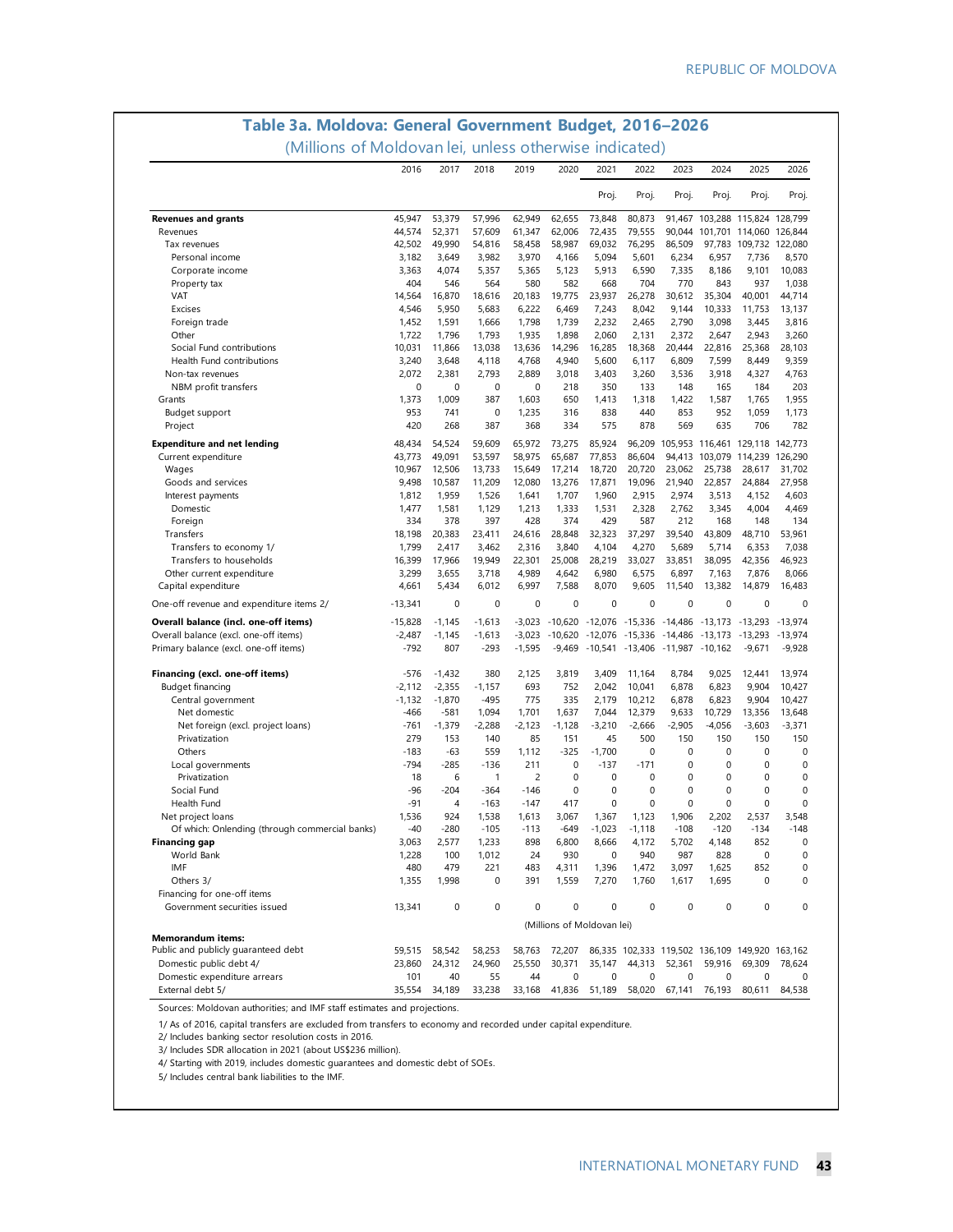|                                                                                | 2016             | 2017          | 2018             | 2019             | 2020             | 2021             | 2022             | 2023           | 2024           | 2025           | 2026           |
|--------------------------------------------------------------------------------|------------------|---------------|------------------|------------------|------------------|------------------|------------------|----------------|----------------|----------------|----------------|
|                                                                                |                  |               |                  |                  |                  | Proj.            | Proj.            | Proj.          | Proj.          | Proj.          | Proj.          |
| <b>Revenues and grants</b>                                                     | 28.6             | 29.8          | 30.1             | 29.9             | 30.4             | 31.8             | 31.6             | 32.2           | 32.5           | 32.8           | 32.9           |
| Revenues                                                                       | 27.7             | 29.3          | 29.9             | 29.2             | 30.0             | 31.2             | 31.1             | 31.7           | 32.0           | 32.3           | 32.4           |
| Tax revenues                                                                   | 26.4             | 27.9          | 28.5             | 27.8             | 28.6             | 29.7             | 29.9             | 30.4           | 30.8           | 31.1           | 31.2           |
| Personal income                                                                | 2.0              | 2.0           | 2.1              | 1.9              | 2.0              | 2.2              | 2.2              | 2.2            | 2.2            | 2.2            | 2.2            |
| Corporate income                                                               | 2.1              | 2.3           | 2.8              | 2.6              | 2.5              | 2.5              | 2.6              | 2.6            | 2.6            | 2.6            | 2.6            |
| Property tax                                                                   | 0.3              | 0.3           | 0.3              | 0.3              | 0.3              | 0.3              | 0.3              | 0.3            | 0.3            | 0.3            | 0.3            |
| <b>VAT</b>                                                                     | 9.1              | 9.4           | 9.7              | 9.6              | 9.6              | 10.3             | 10.3             | 10.8           | 11.1           | 11.3           | 11.4           |
| Excises                                                                        | 2.8              | 3.3           | 3.0              | 3.0              | 3.1              | 3.1              | 3.1              | 3.2            | 3.3            | 3.3            | 3.4            |
| Foreign trade                                                                  | 0.9              | 0.9           | 0.9              | 0.9              | 0.8              | 1.0              | 1.0              | 1.0            | 1.0            | 1.0            | 1.0            |
| Other                                                                          | 1.1              | 1.0           | 0.9              | 0.9              | 0.9              | 0.9              | 0.8              | 0.8            | 0.8            | 0.8            | 0.8            |
| Social Fund contributions                                                      | 6.2              | 6.6           | 6.8              | 6.5              | 6.9              | 7.0              | 7.2              | 7.2            | 7.2            | 7.2            | 7.2            |
| Health Fund contributions                                                      | 2.0              | 2.0           | 2.1              | 2.3              | 2.4              | 2.4              | 2.4              | 2.4            | 2.4            | 2.4            | 2.4            |
| Non-tax revenues                                                               | 1.3              | 1.3           | 1.5              | 1.4              | 1.5              | 1.5              | 1.3              | 1.2            | 1.2            | 1.2            | 1.2            |
| NBM profit transfers                                                           | 0.0              | 0.0           | 0.0              | 0.0              | 0.1              | 0.2              | 0.1              | 0.1            | 0.1            | 0.1            | 0.1            |
| Grants                                                                         | 0.9              | 0.6           | 0.2              | 0.8              | 0.3              | 0.6              | 0.5              | 0.5            | 0.5            | 0.5            | 0.5            |
| Budget support                                                                 | 0.6              | 0.4           | 0.0              | 0.6              | 0.2              | 0.4              | 0.2              | 0.3            | 0.3            | 0.3            | 0.3            |
| Project                                                                        | 0.3              | 0.1           | 0.2              | 0.2              | 0.2              | 0.2              | 0.3              | 0.2            | 0.2            | 0.2            | 0.2            |
| <b>Expenditure and net lending</b>                                             | 30.1             | 30.5          | 31.0             | 31.4             | 35.5             | 37.0             | 37.6             | 37.2           | 36.7           | 36.6           | 36.5           |
| Current expenditure                                                            | 27.2             | 27.4          | 27.8             | 28.0             | 31.8             | 33.5             | 33.9             | 33.2           | 32.5           | 32.4           | 32.3           |
| Wages                                                                          | 6.8              | 7.0           | 7.1              | 7.4              | 8.3              | 8.1              | 8.1              | 8.1            | 8.1            | 8.1            | 8.1            |
| Goods and services                                                             | 5.9              | 5.9           | 5.8              | 5.7              | 6.4              | 7.7              | 7.5              | 7.7            | 7.2            | 7.1            | 7.1            |
| Interest payments                                                              | 1.1              | 1.1           | 0.8              | 0.8              | 0.8              | 0.8              | 1.1              | 1.0            | 1.1            | 1.2            | 1.2            |
| Domestic                                                                       | 0.9              | 0.9           | 0.6              | 0.6              | 0.6              | 0.7              | 0.9              | 1.0            | 1.1            | 1.1            | 1.1            |
| Foreign                                                                        | 0.2              | 0.2           | 0.2              | 0.2              | 0.2              | 0.2              | 0.2              | 0.1            | 0.1            | 0.0            | 0.0            |
|                                                                                | 11.3             | 11.4          | 12.2             | 11.7             | 14.0             | 13.9             | 14.6             | 13.9           | 13.8           | 13.8           | 13.8           |
| Transfers                                                                      |                  |               |                  |                  |                  |                  |                  |                |                |                |                |
| Transfers to economy 1/                                                        | 1.1              | 1.4           | 1.8              | 1.1              | 1.9              | 1.8              | 1.7              | 2.0            | 1.8            | 1.8            | 1.8            |
| Transfers to households                                                        | 10.2             | 10.0          | 10.4             | 10.6             | 12.1             | 12.1             | 12.9             | 11.9           | 12.0           | 12.0           | 12.0           |
| Other current expenditure<br>Capital expenditure                               | 2.1<br>2.9       | 2.0<br>3.0    | 1.9<br>3.1       | 2.4<br>3.3       | 2.2<br>3.7       | 3.0<br>3.5       | 2.6<br>3.8       | 2.4<br>4.1     | 2.3<br>4.2     | 2.2<br>4.2     | 2.1<br>4.2     |
|                                                                                | $-8.3$           | 0.0           | 0.0              | 0.0              | 0.0              | 0.0              | 0.0              | 0.0            | 0.0            | 0.0            | 0.0            |
| One-off revenue and expenditure items 2/                                       |                  |               |                  |                  |                  |                  |                  |                |                |                |                |
| Overall balance (incl. one-off items)                                          | $-9.8$           | $-0.6$        | $-0.8$           | $-1.4$           | $-5.1$           | $-5.2$           | $-6.0$           | $-5.1$         | -4.1           | $-3.8$         | $-3.6$         |
| Overall balance (excl. one-off items)<br>Primary balance (excl. one-off items) | $-1.5$<br>$-0.5$ | $-0.6$<br>0.5 | $-0.8$<br>$-0.2$ | $-1.4$<br>$-0.8$ | $-5.1$<br>$-4.6$ | $-5.2$<br>$-4.5$ | $-6.0$<br>$-5.2$ | $-5.1$<br>-4.2 | $-4.1$<br>-3.2 | $-3.8$<br>-2.7 | $-3.6$<br>-2.5 |
|                                                                                |                  |               |                  |                  |                  |                  |                  |                |                |                |                |
| Financing (excl. one-off items)                                                | $-0.4$           | $-0.8$        | 0.2              | 1.0              | 1.9              | 1.5              | 4.4              | 3.1            | 2.8            | 3.5            | 3.6            |
| <b>Budget financing</b>                                                        | $-1.3$           | $-1.3$        | $-0.6$           | 0.3              | 0.4              | 0.9              | 3.9              | 2.4            | 2.1            | 2.8            | 2.7            |
| Central government                                                             | $-0.7$           | $-1.0$        | $-0.3$           | 0.4              | 0.2              | 0.9              | 4.0              | 2.4            | 2.1            | 2.8            | 2.7            |
| Net domestic                                                                   | $-0.3$           | $-0.3$        | 0.6              | 0.8              | 0.8              | 3.0              | 4.8              | 3.4            | 3.4            | 3.8            | 3.5            |
| Net foreign (excl. project loans)                                              | $-0.5$           | $-0.8$        | $-1.2$           | $-1.0$           | $-0.5$           | $-1.4$           | $-1.0$           | $-1.0$         | $-1.3$         | $-1.0$         | $-0.9$         |
| Privatization                                                                  | 0.2              | 0.1           | 0.1              | 0.0              | 0.1              | 0.0              | 0.2              | 0.1            | 0.0            | 0.0            | 0.0            |
| Others                                                                         | $-0.1$           | 0.0           | 0.3              | 0.5              | $-0.2$           | $-0.7$           | 0.0              | 0.0            | 0.0            | 0.0            | 0.0            |
| Local governments                                                              | $-0.5$           | $-0.2$        | $-0.1$           | 0.1              | 0.0              | $-0.1$           | -0.1             | 0.0            | 0.0            | 0.0            | 0.0            |
| Privatization                                                                  | 0.0              | 0.0           | 0.0              | 0.0              | 0.0              | 0.0              | 0.0              | 0.0            | 0.0            | 0.0            | 0.0            |
| Social Fund                                                                    | $-0.1$           | -0.1          | $-0.2$           | -0.1             | 0.0              | 0.0              | 0.0              | 0.0            | 0.0            | 0.0            | 0.0            |
| Health Fund                                                                    | $-0.1$           | 0.0           | $-0.1$           | -0.1             | 0.2              | 0.0              | 0.0              | 0.0            | 0.0            | 0.0            | 0.0            |
| Net project loans                                                              | 1.0              | 0.5           | 0.8              | 0.8              | 1.5              | 0.6              | 0.4              | 0.7            | 0.7            | 0.7            | 0.9            |
| Of which: Onlending (through commercial banks)                                 | 0.0              | $-0.2$        | $-0.1$           | $-0.1$           | $-0.3$           | $-0.4$           | $-0.4$           | 0.0            | 0.0            | 0.0            | 0.0            |
| <b>Financing gap</b>                                                           | 1.9              | 1.4           | 0.6              | 0.4              | 3.3              | 3.7              | 1.6              | 2.0            | 1.3            | 0.2            | 0.0            |
| World Bank                                                                     | 0.8              | 0.1           | 0.5              | 0.0              | 0.5              | 0.0              | 0.4              | 0.3            | 0.3            | 0.0            | 0.0            |
| <b>IMF</b>                                                                     | 0.3              | 0.3           | 0.1              | 0.2              | 2.1              | 0.6              | 0.6              | 1.1            | 0.5            | 0.2            | 0.0            |
| Others 3/                                                                      | 0.8              | 1.1           | 0.0              | 0.2              | 0.8              | 3.1              | 0.7              | 0.6            | 0.5            | 0.0            | 0.0            |
| Financing for one-off items                                                    |                  |               |                  |                  |                  |                  |                  |                |                |                |                |
| Government securities issued                                                   | 8.3              | 0.0           | 0.0              | 0.0              | 0.0              | 0.0              | 0.0              | 0.0            | 0.0            | 0.0            | 0.0            |
|                                                                                |                  |               |                  |                  |                  |                  |                  |                |                |                |                |
| <b>Memorandum items:</b>                                                       |                  |               |                  |                  |                  |                  |                  |                |                |                |                |
| Public and publicly guaranteed debt                                            | 37.0             | 32.7          | 30.3             | 27.9             | 35.0             | 37.1             | 40.0             | 42.0           | 42.9           | 42.5           | 41.7           |
| Domestic public debt 4/                                                        | 14.8             | 13.6          | 13.0             | 12.1             | 14.7             | 15.1             | 17.3             | 18.4           | 18.9           | 19.6           | 20.1           |
| Domestic expenditure arrears                                                   | 0.1              | 0.0           | 0.0              | 0.0              | 0.0              | 0.0              | 0.0              | 0.0            | 0.0            | 0.0            | 0.0            |
| External debt 5/                                                               | 22.1             | 19.1          | 17.3             | 15.8             | 20.3             | 22.0             | 22.7             | 23.6           | 24.0           | 22.8           | 21.6           |

## **Table 3b. Moldova: General Government Budget, 2016–2026**

Sources: Moldovan authorities; and IMF staff estimates and projections.

1/ As of 2016, capital transfers are excluded from transfers to economy and recorded under capital expenditure.

2/ Includes banking sector resolution costs in 2016.

3/ Includes SDR allocation in 2021 (about US\$236 million).

4/ Starting with 2019, includes domestic guarantees and domestic debt of SOEs.

5/ Includes central bank liabilities to the IMF.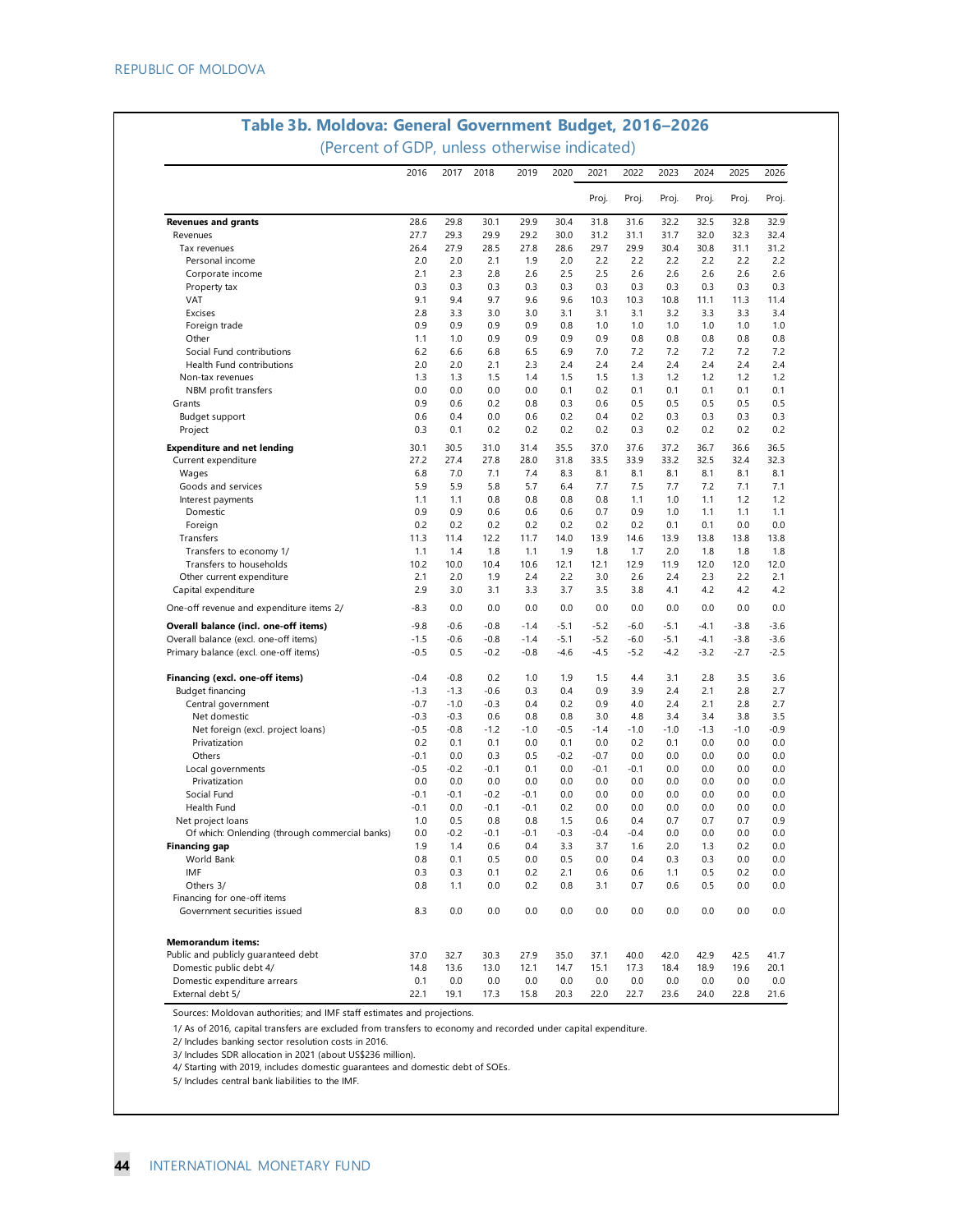### **Table 4. Moldova: Accounts of the National Bank of Moldova and Monetary Survey, 2016–2022**

#### (Millions of Moldovan lei, unless otherwise indicated)

|                                                         | 2016      | 2017      | 2018      | 2019      | 2020      | 2021      | 2022      |
|---------------------------------------------------------|-----------|-----------|-----------|-----------|-----------|-----------|-----------|
|                                                         |           |           |           |           |           | Proj.     | Proj.     |
| <b>National Bank of Moldova</b>                         |           |           |           |           |           |           |           |
| Net foreign assets 1/                                   | 37,695    | 42,153    | 45,700    | 47,526    | 62,701    | 73,060    | 72,113    |
| NFA (convertible)                                       | 38,041    | 43,045    | 46,855    | 48,513    | 62,700    | 73,054    | 72,107    |
| Gross reserves                                          | 44,078    | 47,936    | 51,345    | 52,654    | 65,132    | 78,835    | 77,888    |
| Reserve liabilities                                     | 6,037     | 4,891     | 4,490     | 4,141     | 2,433     | 5,781     | 5,781     |
| Net domestic assets                                     | $-4,419$  | $-5,156$  | $-2,143$  | $-675$    | $-7,062$  | $-11,995$ | $-5,340$  |
| Net claims on general government                        | 10,397    | 7,964     | 7,956     | 9,347     | 4,758     | 5,500     | 4,111     |
| Credit to banks                                         | $-5,915$  | $-9,217$  | $-6,299$  | $-5,403$  | $-6,383$  | $-10,110$ | $-1,198$  |
| Other items (net)                                       | $-8,901$  | $-3,903$  | $-3,800$  | $-4,619$  | $-5,436$  | $-7,385$  | $-8,253$  |
| Reserve money                                           | 33,276    | 36,997    | 43,557    | 46,851    | 55,639    | 61,064    | 66,773    |
| Currency in circulation                                 | 17,274    | 19,053    | 21,077    | 22,953    | 29,819    | 35,335    | 38,639    |
| Banks' reserves                                         | 15,007    | 17,240    | 22,315    | 23,860    | 25,808    | 25,729    | 28,134    |
| Required reserves                                       | 13,494    | 16,266    | 18,656    | 20,518    | 23,010    | 24,027    | 26,272    |
| Other reserves                                          | 1,513     | 974       | 3,659     | 3,342     | 2,798     | 1,702     | 1,863     |
| <b>Monetary survey</b>                                  |           |           |           |           |           |           |           |
| Net foreign assets                                      | 61,509    | 67,877    | 71,780    | 74,503    | 89,983    | 103,310   | 104,084   |
| NFA (convertible)                                       | 55,633    | 61,871    | 65,793    | 68,481    | 82,939    | 95,914    | 96,318    |
| Of which: commercial banks                              | 17,593    | 18,826    | 18,938    | 19,968    | 20,240    | 22,860    | 24,211    |
| Foreign assets of commercial banks                      | 22,274    | 23,237    | 22,641    | 23,342    | 23,788    | 26,755    | 28,348    |
| Foreign liabilities of commercial banks                 | $-4,681$  | $-4,411$  | $-3,703$  | $-3,374$  | $-3,548$  | $-3,895$  | $-4,137$  |
| NFA (non-convertible)                                   | 5,876     | 6,006     | 5,987     | 6,022     | 7,044     | 7,396     | 7,766     |
| Net domestic assets                                     | 8,999     | 9,233     | 11,378    | 15,448    | 17,641    | 21,097    | 31,954    |
| Net claims on general government                        | 12,612    | 11,455    | 12,353    | 13,438    | 14,142    | 14,279    | 19,548    |
| Credit to economy                                       | 39,455    | 38,101    | 39,656    | 44,207    | 48,744    | 56,055    | 61,643    |
| Moldovan lei                                            | 21,656    | 21,657    | 22,779    | 27,302    | 31,139    | 37,840    | 40,194    |
| Foreign exchange                                        | 17,798    | 16,445    | 16,878    | 16,905    | 17,605    | 18,215    | 21,449    |
| in U.S. dollars                                         | 891       | 962       | 985       | 982       | 1,023     | 993       | 1,117     |
| Other items (net)                                       | $-43,068$ | $-40,323$ | $-40,631$ | $-42,198$ | $-45,245$ | $-49,238$ | $-49,238$ |
| Broad money (M3)                                        | 70,508    | 77,110    | 83,159    | 89,951    | 107,625   | 124,407   | 136,038   |
| Broad money (M2: excluding FCD)                         | 46,418    | 53,043    | 58,334    | 63,137    | 75,891    | 87,603    | 95,815    |
| Currency in circulation                                 | 17,274    | 19,053    | 21,077    | 22,953    | 29,819    | 35,335    | 38,639    |
| <b>Total deposits</b>                                   | 53,245    | 58,003    | 62,081    | 66,997    | 77,806    | 89,072    | 97,399    |
| Domestic currency deposits                              | 29,155    | 33,937    | 37,257    | 40,184    | 46,072    | 52,268    | 57,176    |
| Foreign currency deposits (FCD)                         | 24,090    | 24,067    | 24,824    | 26,814    | 31,734    | 36,804    | 40,223    |
| in U.S. dollars                                         | 1,206     | 1,407     | 1,448     | 1,558     | 1,843     | 2,006     | 2,095     |
| <b>Memorandum items:</b>                                |           |           |           |           |           |           |           |
| Reserve money growth (percent change; annual)           | 12.1      | 11.2      | 17.7      | 7.6       | 18.8      | 9.8       | 9.3       |
| Broad money growth (percent change; annual)             | 10.2      | 9.4       | 7.8       | 8.2       | 19.6      | 15.6      | 9.3       |
| Credit to economy (percent change, annual)              | $-7.6$    | $-3.4$    | 4.1       | 11.5      | 10.3      | 15.0      | 10.0      |
| in lei                                                  | $-10.6$   | 0.0       | 5.2       | 19.9      | 14.1      | 21.5      | 6.2       |
| in foreign exchange (\$ equivalent)                     | $-5.4$    | 8.0       | 2.4       | $-0.2$    | 4.1       | $-2.9$    | 12.5      |
| Gross international reserves (millions of U.S. dollars) | 2,206     | 2,803     | 2,995     | 3,060     | 3,784     | 4,298     | 4,056     |
| Percent of domestic-currency broad money                | 95        | 90        | 88        | 83        | 86        | 90        | 81        |
| Broad money multiplier                                  | 2.1       | 2.1       | 1.9       | 1.9       | 1.9       | 2.0       | 2.0       |

Sources: National Bank of Moldova; and IMF staff estimates and projections.

1/ Monetary accounts are presented at actual exchange rates, unless otherwise indicated. The SDR allocation in 2021 (about US\$236 million) is reflected in gross reserve assets and in reserve liabilities.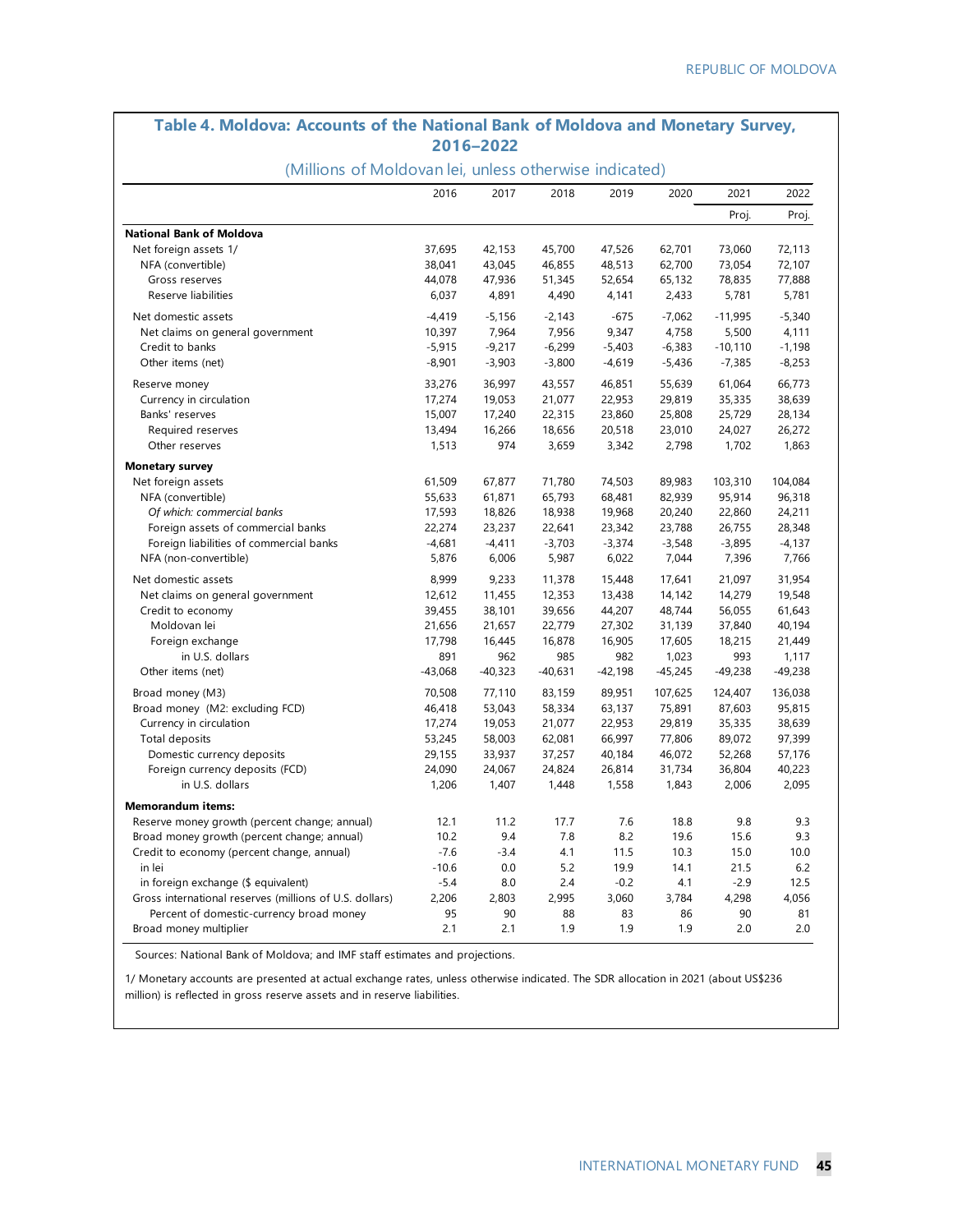|                                                               | 2013 | 2014 | 2015 | 2016<br>Dec | 2017 | 2018 |      | 2019 |      |      |      | 2020 |      |       |       | 2021       |
|---------------------------------------------------------------|------|------|------|-------------|------|------|------|------|------|------|------|------|------|-------|-------|------------|
|                                                               | Dec  | Dec  | Dec  |             | Dec  | Dec  | Mar  | Jun  | Sep  | Dec  | Mar  | Jun  | Sep  | Dec   | Mar   | <b>Jun</b> |
| Size                                                          |      |      |      |             |      |      |      |      |      |      |      |      |      |       |       |            |
| Number of banks                                               | 14   | 14   | 11   | 11          | 11   | 11   | 11   | 11   | 11   | 11   | 11   | 11   | 11   | 11    | 11    | 11         |
| Total bank assets (billions of lei)                           | 76.2 | 97.5 | 69.1 | 72.9        | 79.5 | 83.2 | 82.9 | 86.8 | 87.5 | 90.7 | 92.5 | 94.7 | 98.1 | 103.8 | 104.5 | 109.7      |
| Total bank assets (percent of GDP)                            | 76.3 | 87.0 | 56.7 | 54.2        | 52.9 | 43.8 | 39.4 | 41.3 | 41.6 | 43.1 | 44.8 | 45.9 | 47.6 | 50.3  | 45.9  | 48.2       |
| Capital adequacy                                              |      |      |      |             |      |      |      |      |      |      |      |      |      |       |       |            |
| Capital adequacy ratio                                        | 23.4 | 13.2 | 26.2 | 30.1        | 31.0 | 26.5 | 26.9 | 26.5 | 25.7 | 24.8 | 25.0 | 26.8 | 27.3 | 27.3  | 26.6  | 26.8       |
| Liquidity                                                     |      |      |      |             |      |      |      |      |      |      |      |      |      |       |       |            |
| Liquid assets (billions of lei)                               | 25.7 | 21.1 | 28.7 | 35.9        | 44.1 | 45.4 | 43.3 | 44.8 | 44.1 | 45.9 | 46.5 | 48.6 | 48.7 | 52.4  | 52.7  | 54.8       |
| Total deposits (billions of lei)                              | 51.9 | 65.5 | 50.2 | 54.8        | 59.9 | 63.5 | 62.4 | 65.7 | 66.0 | 68.4 | 70.1 | 71.8 | 744  | 79.6  | 79.1  | 82.9       |
| Liquidity ratio (liquid assets in percent of total deposits)  | 49.6 | 32.2 | 57.2 | 65.5        | 73.7 | 71.6 | 69.5 | 68.1 | 66.8 | 67.1 | 66.4 | 67.8 | 65.5 | 65.8  | 66.6  | 66.0       |
| Liquid assets in total assets                                 | 33.8 | 21.6 | 41.5 | 49.2        | 55.5 | 54.6 | 52.3 | 51.6 | 50.4 | 50.6 | 50.3 | 51.4 | 49.6 | 50.6  | 50.4  | 49.9       |
| Asset quality                                                 |      |      |      |             |      |      |      |      |      |      |      |      |      |       |       |            |
| Gross loans (billions of lei)                                 | 42.2 | 40.8 | 38.2 | 34.8        | 33.5 | 35.5 | 36.5 | 38.8 | 39.6 | 40.4 | 42.0 | 41.5 | 43.5 | 45.6  | 46.6  | 49.9       |
| Nonperforming loans (billions of lei)                         | 4.9  | 4.8  | 3.8  | 5.7         | 6.2  | 44   | 4.2  | 4.1  | 4.0  | 3.4  | 3.6  | 3.6  | 3.7  | 3.4   | 3.4   | 3.7        |
| Nonperforming loans as a share of total loans                 | 11.6 | 11.7 | 9.9  | 16.4        | 18.4 | 12.5 | 11.5 | 10.6 | 10.2 | 8.5  | 8.5  | 8.7  | 8.6  | 7.4   | 7.2   | 7.5        |
| Provisions to non-performing loans                            | 83.6 | 88.4 | 85.5 | 81.8        | 80.6 | 86.6 | 90.4 | 93.8 | 94.9 | 93.7 | 93.3 | 94.9 | 95.3 | 101.0 | 101.4 | 94.9       |
| Profitability                                                 |      |      |      |             |      |      |      |      |      |      |      |      |      |       |       |            |
| Return on equity                                              | 9.4  | 6.1  | 12.8 | 12.0        | 11.1 | 11.6 | 14.4 | 15.5 | 15.6 | 14.6 | 10.4 | 7.8  | 9.1  | 8.7   | 9.3   | 10.2       |
| Return on assets                                              | 1.6  | 0.9  | 2.1  | 2.0         | 1.8  | 1.9  | 2.4  | 2.6  | 2.6  | 2.5  | 1.8  | 1.4  | 1.6  | 1.5   | 1.6   | 1.7        |
| Foreign currency assets and liabilities                       |      |      |      |             |      |      |      |      |      |      |      |      |      |       |       |            |
| Foreign currency denominated liabilities in total liabilities | 51.0 | 49.5 | 52.8 | 46.8        | 44.1 | 42.1 | 43.2 | 43.7 | 42.6 | 42.1 | 45.3 | 45.1 | 43.9 | 42.9  | 42.5  | 42.1       |
| Foreign currency denominated assets in total assests          | 44.7 | 47.0 | 42.5 | 38.9        | 36.8 | 34.7 | 34.1 | 35.0 | 33.5 | 34.4 | 37.0 | 37.0 | 36.2 | 35.5  | 34.9  | 34.8       |
| Foreign currency deposits in total deposits                   | 44.7 | 52.1 | 52.5 | 46.5        | 42.8 | 41.1 | 41.9 | 42.6 | 41.8 | 41.0 | 44.7 | 44.2 | 42.9 | 41.8  | 41.4  | 41.3       |
| Foreign currency denominated loans in total loans             | 40.4 | 39.8 | 42.1 | 44.3        | 41.7 | 38.5 | 36.9 | 35.6 | 33.8 | 33.3 | 33.0 | 31.1 | 30.1 | 30.5  | 29.4  | 28.2       |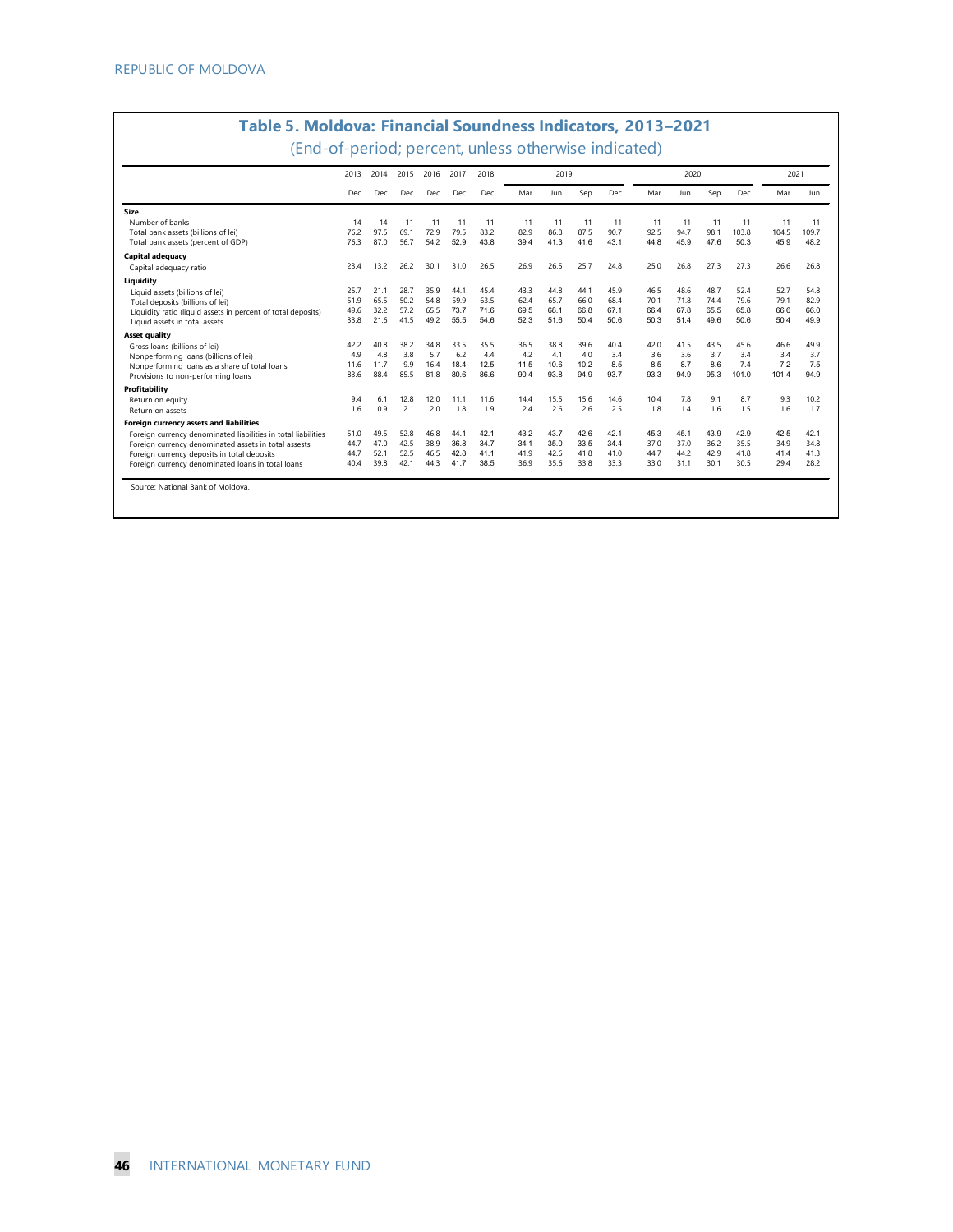## **Table 6. Moldova: Indicators of Fund Credit, 2019–2030 1/**

|                                                                                 | 2019    | 2020                                             | 2021  | 2022  | 2023  | 2024  | 2025  | 2026    | 2027    | 2028    | 2029          | 2030    |
|---------------------------------------------------------------------------------|---------|--------------------------------------------------|-------|-------|-------|-------|-------|---------|---------|---------|---------------|---------|
|                                                                                 |         |                                                  | Proj. | Proj. | Proj. | Proj. | Proj. | Proj.   | Proj.   | Proj.   | Proj.         | Proj.   |
| Fund obligations based on existing credit (millions of SDRs)                    |         |                                                  |       |       |       |       |       |         |         |         |               |         |
| Principal                                                                       | 59.0    | 53.4                                             | 35.3  | 23.2  | 41.6  | 76.5  | 57.0  | 34.5    | 28.5    | 23.0    | 20.0          | 7.0     |
| Charges and interest                                                            | 2.4     | 2.3                                              | 2.2   | 2.3   | 2.1   | 1.5   | 0.8   | 0.5     | 0.4     | 0.3     | 0.2           | 0.2     |
| Fund obligations based on existing and prospective<br>credit (millions of SDRs) |         |                                                  |       |       |       |       |       |         |         |         |               |         |
| Principal                                                                       | 59.0    | 53.4                                             | 35.3  | 23.2  | 41.6  | 76.5  | 57.0  | 40.9    | 48.2    | 61.1    | 78.5          | 76.2    |
| Charges and interest                                                            | 2.4     | 2.3                                              | 2.4   | 2.8   | 3.6   | 3.8   | 3.6   | 3.3     | 3.1     | 2.7     | 2.3           | 1.8     |
| Total obligations based on existing and prospective<br>credit                   |         |                                                  |       |       |       |       |       |         |         |         |               |         |
| Millions of SDRs                                                                | 61.5    | 55.6                                             | 37.7  | 26.1  | 45.2  | 80.3  | 60.7  | 44.1    | 51.2    | 63.8    | 80.8          | 78.1    |
| Millions of U.S. dollars                                                        | 84.9    | 76.8                                             | 52.2  | 36.3  | 63.1  | 112.3 | 85.2  | 62.0    | 72.0    | 89.7    | 113.5         | 109.7   |
| Percent of exports of goods and services                                        | 2.3     | 2.4                                              | 1.4   | 0.9   | 1.4   | 2.2   | 1.5   | 1.0     | 1.1     | 1.3     | 1.5           | 1.4     |
| Percent of debt service 2/                                                      | 39.6    | 30.9                                             | 24.4  | 21.9  | 37.8  | 53.7  | 47.7  | 37.0    | 31.8    | 33.1    | 36.6          | 35.3    |
| Percent of GDP                                                                  | 0.7     | 0.6                                              | 0.4   | 0.3   | 0.4   | 0.7   | 0.5   | 0.4     | 0.4     | 0.5     | 0.5           | 0.5     |
| Percent of gross international reserves                                         | 2.8     | 2.0                                              | 1.2   | 0.9   | 1.6   | 3.0   | 2.4   | 1.8     | 2.1     | 2.5     | 3.0           | 2.8     |
| Percent of quota                                                                | 35.6    | 32.2                                             | 21.8  | 15.1  | 26.2  | 46.5  | 35.2  | 25.6    | 29.7    | 37.0    | 46.8          | 45.3    |
| Outstanding Fund credit based on existing and prospective credit                |         |                                                  |       |       |       |       |       |         |         |         |               |         |
| Millions of SDRs                                                                | 213.1   | 346.7                                            | 368.5 | 402.5 | 475.2 | 512.9 | 513.0 | 472.2   | 424.0   | 362.9   | 284.5         | 208.2   |
| Millions of U.S. dollars                                                        | 294.5   | 478.8                                            | 511.4 | 560.4 | 663.4 | 718.0 | 720.8 | 663.4   | 595.7   | 509.9   | 399.7         | 292.6   |
| Percent of exports of goods and services                                        | 8.1     | 14.8                                             | 13.4  | 13.4  | 14.5  | 14.3  | 13.1  | 11.0    | 9.3     | 7.4     | 5.4           | 3.7     |
| Percent of debt service 2/                                                      | 137.3   | 192.8                                            | 238.9 | 337.6 | 398.1 | 343.5 | 403.7 | 395.8   | 263.4   | 188.2   | 129.0         | 94.1    |
| Percent of GDP                                                                  | 2.5     | 4.0                                              | 3.9   | 4.1   | 4.6   | 4.7   | 4.4   | 3.8     | 3.2     | 2.6     | 1.9           | 1.3     |
| Percent of gross international reserves                                         | 9.6     | 12.7                                             | 11.9  | 13.8  | 17.1  | 19.0  | 20.1  | 19.5    | 17.0    | 14.1    | 10.7          | 7.6     |
| Percent of quota                                                                | 123.6   | 201.0                                            | 213.6 | 233.3 | 275.4 | 297.4 | 297.4 | 273.7   | 245.8   | 210.4   | 164.9         | 120.7   |
|                                                                                 |         |                                                  |       |       |       |       |       |         |         |         |               |         |
| Net use of Fund credit (millions of SDRs)                                       | $-25.4$ | 133.5                                            | 21.9  | 33.9  | 72.7  | 37.8  | 0.1   | $-40.9$ | $-48.2$ | $-61.1$ | $-78.5$       | $-76.2$ |
| Disbursements and purchases                                                     | 33.6    | 186.9                                            | 57.1  | 57.1  | 114.3 | 114.3 | 57.1  | 0.0     | 0.0     | 0.0     | 0.0           | 0.0     |
| Repayments and repurchases                                                      | 59.0    | 53.4                                             | 35.3  | 23.2  | 41.6  | 76.5  | 57.0  | 40.9    | 48.2    | 61.1    | 78.5          | 76.2    |
| Memorandum items:                                                               |         |                                                  |       |       |       |       |       |         |         |         |               |         |
| Exports of goods and services (millions of U.S. dollars)                        | 3.651   | 3.239                                            | 3.811 | 4.193 | 4.584 | 5.024 | 5.501 | 6.005   | 6.428   | 6.881   | 7.366         | 7.885   |
| Debt service (millions of U.S. dollars) 2/                                      | 214.4   | 248.3                                            | 214.1 | 166.0 | 166.6 | 209.0 | 178.5 | 167.6   | 226.19  | 271.0   | 309.8         | 310.8   |
| Nominal GDP (millions of U.S. dollars) 2/                                       |         | 11,972 11,912 13,024 13,595 14,405 15,339 16,308 |       |       |       |       |       | 17,307  | 18,527  |         | 19,832 21,229 | 22,725  |
| Gross International Reserves (millions of U.S. dollars)                         | 3.060   | 3.784                                            | 4.298 | 4.056 | 3,879 | 3,786 | 3.583 | 3,401   | 3.511   | 3.621   | 3.750         | 3.860   |
| Average exchange rate: SDR per U.S. dollars                                     | 0.72    | 0.72                                             | 0.72  | 0.72  | 0.72  | 0.71  | 0.71  | 0.71    | 0.71    | 0.71    | 0.71          | 0.71    |
| Quota (millions of SDRs)                                                        | 172.5   | 172.5                                            | 172.5 | 172.5 | 172.5 | 172.5 | 172.5 | 172.5   | 172.5   | 172.5   | 172.5         | 172.5   |
| Sources: IMF staff estimates and projections.                                   |         |                                                  |       |       |       |       |       |         |         |         |               |         |

1/ Assume repurchases are made on obligations schedule.

2/ Total debt service includes IMF repurchases and repayments.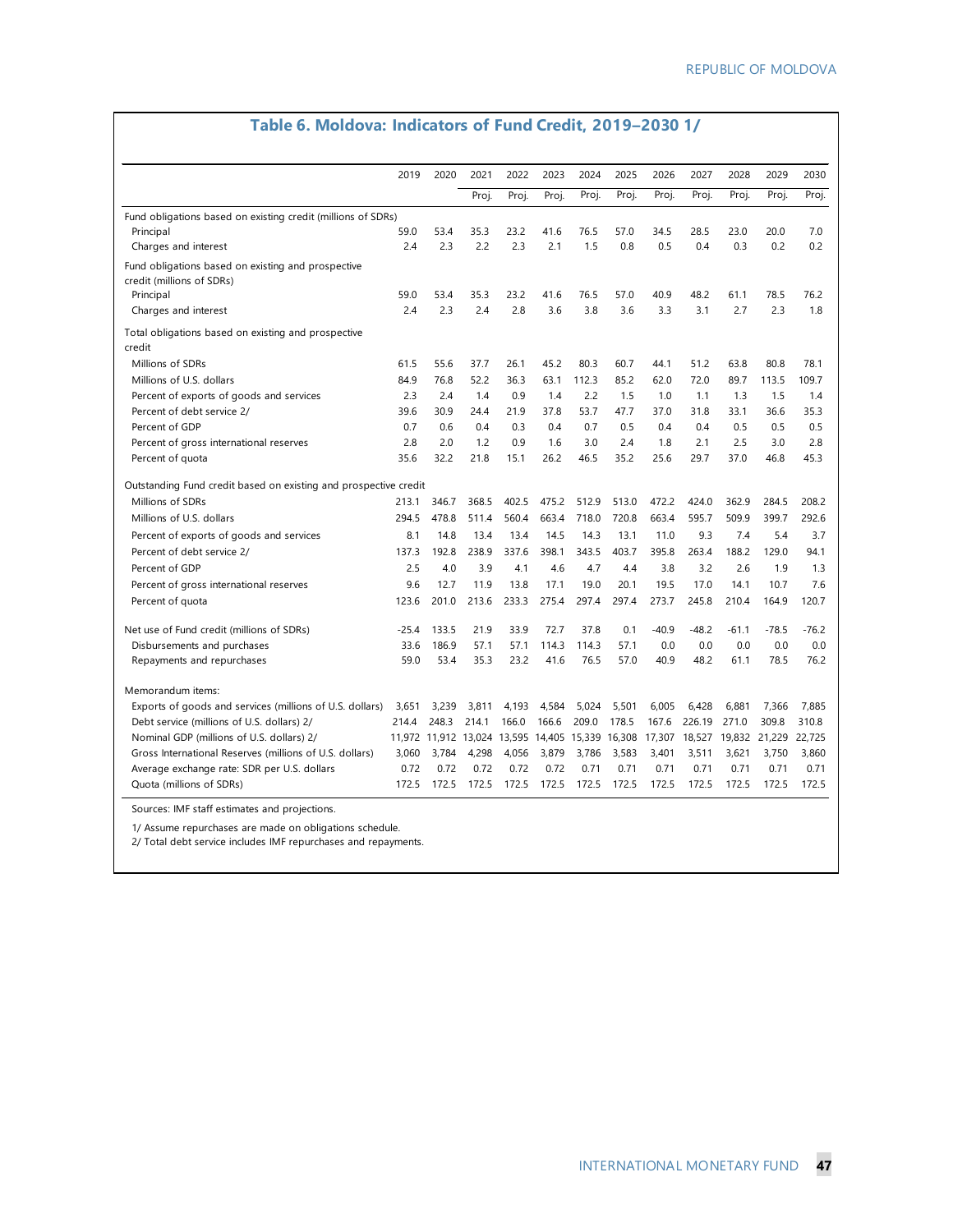|                                            | (IVIIIIIIUII) UI U.J. UUIAIJ) |      |                          |           |      |           |               |                     |          |        |
|--------------------------------------------|-------------------------------|------|--------------------------|-----------|------|-----------|---------------|---------------------|----------|--------|
|                                            | 2016                          |      | 2017 2018 2019 2020 2021 |           |      |           |               | 2022 2023 2024 2025 |          |        |
|                                            |                               |      |                          |           |      |           |               | Proj.               |          |        |
| Gross financing requirement 1/             | 528                           | 795  | 1545                     | 1511      | 1283 | 1825      | 1766          | 1784                | 1850     | 1879   |
| of which: fiscal financing requirements    | 154                           | 139  | 73                       | 51        | 393  | 250       | 222           | 289                 | 200      | 39     |
| Identified financing sources 2/            | 847                           | 1132 |                          | 1683 1431 |      | 1477 2080 |               | 1272 1306 1479      |          | 1597   |
| Change in gross reserves (increase $= +$ ) | 531                           | 531  | 236                      | 60        | 637  |           | 514 -242 -178 |                     | -92      | $-203$ |
| Financing gap                              | 212                           | 193  | 98                       | 141       | 443  | 259       | 252           | 300                 | 279      | 79     |
| Official Financing                         | 212                           | 193  | 98                       | 141       | 443  | 259       | 252           | 300                 | 279      | 79     |
| Identified program financing               | 177                           | 150  | 65                       | 94        | 188  | 181       | 174           | 144                 | 122      | 0      |
| <b>European Commission</b>                 | 47                            | 36   | $\Omega$                 | 93        | 110  | 171       | 117           | 94                  | 82       | 0      |
| World Bank                                 | 62                            | 5    | 60                       | 1         | 54   | 0         | 50            | 50                  | 40       | 0      |
| Other official donors                      | 68                            | 108  | 5                        | $\Omega$  | 24   | 10        | 7             | $\Omega$            | $\Omega$ | 0      |
| Fund Program                               | 35                            | 44   | 33                       | 46        | 255  | 78        | 78            | 157                 | 157      | 79     |
| of which: budget support                   | 24                            | 26   | 13                       | 28        | 249  | 78        | 78            | 157                 | 79       | 39     |

#### **Table 7. Moldova: External Financing Requirements and Sources, 2016–2025** (Millions of U.S. dollars)

Sources: Moldovan authorities and IMF staff projections.

1/ Current account deficit plus amortization on external debt (private and public and publicly-guaranteed). The Fund support in 2020 includes the last tranche of ECF/EFF program and RCF/RFI disbursed in March and April 2020, respectively.

2/ Includes SDR allocation in 2021 (about US\$236 million).